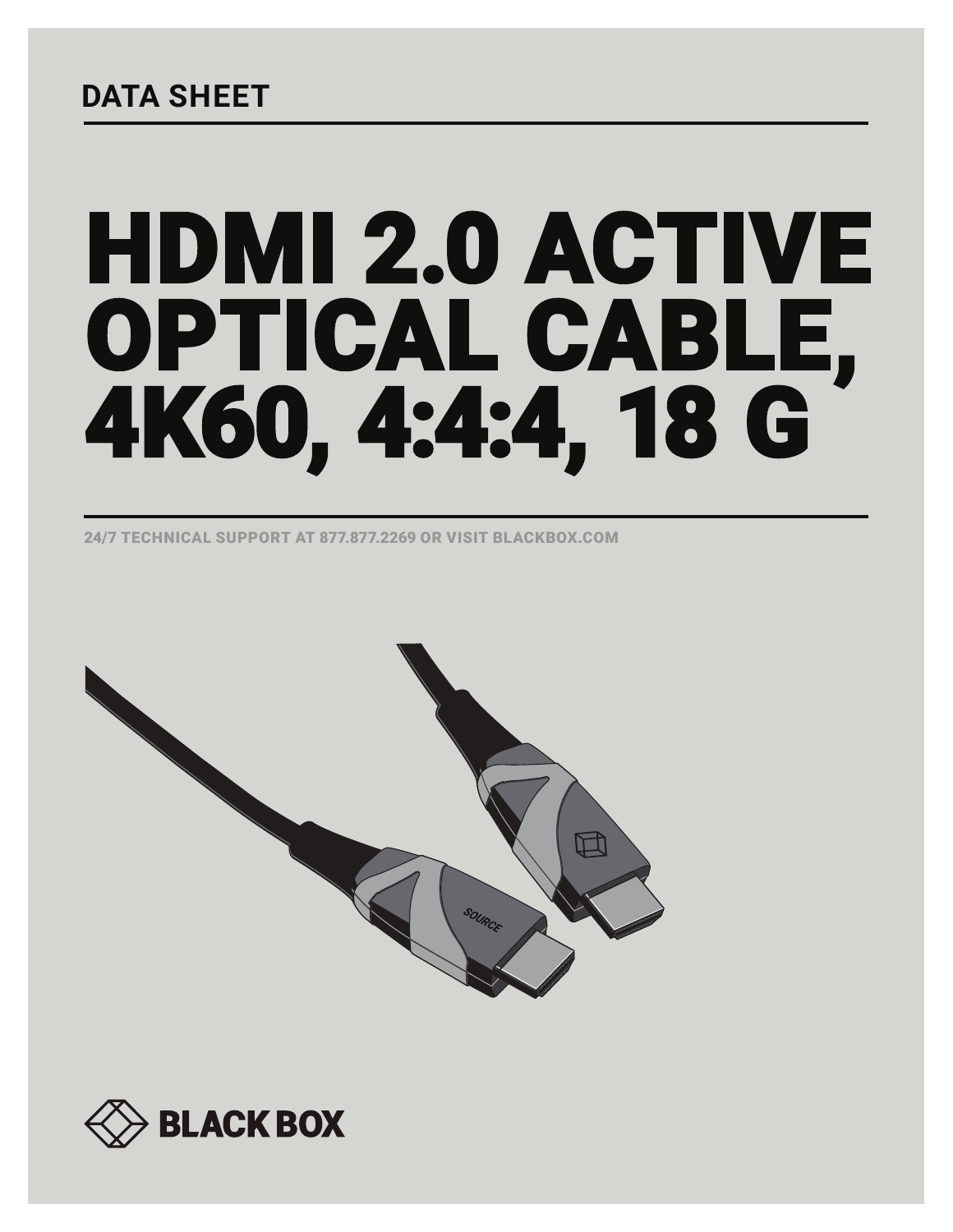## **OVERVIEW**

#### HDMI 2.0 ACTIVE OPTICAL CABLE, 4K60, 4:4:4, 18 GBPS DATA SHEET



#### **INTRODUCTION**

Black Box HDMI Active Optical Cables flawlessly transmit uncompressed, full Ultra HD 4K60 (4:4:4) video signals hundreds of meters. This all-in-one cable design is plug-andplay, and eliminates the need for a modular solution including a transmitter, receiver, copper cabling, power and all of the potential points of failure that come with it. Simply connect the cable between your source and display like a standard copper cable and leave it to flawlessly transmit your audio/video signal without worry of signal loss or degradation. The cable is unidirectional: the source side connector connects to the source, and the display side connects to the display.

Built-in technology inside the connectors actively converts the electrical HDMI signal into an optical signal for transmission, and then back to electrical for display. They also use a hybrid design that includes both copper and fiber, in which the fiber technology allows for significantly increased bandwidth that supports transmission of full Ultra HD video resolutions at distances that the copper alternatives just can't come close to. It also provides higher immunity to EMI/RFI interference and electromagnetic noise. And the inclusion of copper wiring in the design allows for power to go over the cable, meaning no external power is required. This design also makes for a much thinner and more flexible cable with a tighter bend radius, making it easy to pull through tight spaces and more freely navigate around corners and bends, not to mention much lighter than its all-copper counterparts.

Black Box Active Optical Cables are the perfect A/V distribution solution for control rooms, digital signage, healthcare, conference rooms, mass transit and any other application where uncompromised. Ultra High Definition video is required at extended distances.



#### **FEATURES**

- § **EXTEND FULL 4096 X 2160 (4K) @ 60 HZ 4:4:4 VIDEO SIGNALS UP TO 100 M**
- § **DATA TRANSFER RATES UP 18 GBPS**
- § **HIGH DYNAMIC RANGE (HDR) VIDEO FOR EXPANSIVE CONTRAST RATIO AND COLOR ACCURACY**
- § **SUPPORTS DELIVERY OF DUAL VIDEO STREAMS TO A DISPLAY (IF SUPPORTED BY DISPLAY)**
- § **21:9 CINEMA ASPECT RATIO**
- § **SUPPORTS BT.2020 COLORIMETRY**
- § **COMPLIANT WITH CATEGORY 2 (600 MHZ CLOCK FREQUENCY) SPECIFICATIONS**
- § **PCM 8-CHANNEL, DTS-HD MASTER, AND DOLBY DIGITAL TRUE HD SURROUND SOUND AUDIO**
- § **UP TO 32 AUDIO CHANNELS WITH 1536 HZ SAMPLING RATE**
- § **SUPPORTS DELIVERY OF MULTI-STREAM AUDIO TO UP TO 4 USERS**
- § **COMPATIBLE WITH AUDIO RETURN CHANNEL (ARC)**
- § **SUPPORT EDID/CEC/DDC**
- § **COMPLIANT WITH ALL HDMI 2.0 AND HDCP 2.2 SPECIFICATIONS**
- § **GOLD-PLATED CONNECTORS ENSURE OPTIMAL PERFORMANCE**
- § **PLUG AND PLAY, NO SOFTWARE TO BE INSTALLED. THE SOURCE SIDE CONNECTOR CONNECTS TO THE SOURCE, AND THE DISPLAY SIDE CONNECTOR CONNECTS TO THE DISPLAY**
- **HYBRID CONSTRUCTION UTILIZES BOTH COPPER AND FIBER. NO EXTERNAL POWER IS REQUIRED.**
- § **ULTRA-THIN, FLEXIBLE CABLING MAKES IT EASY TO PULL THROUGH TIGHT SPACES AND NAVIGATE CORNERS AND BENDS WITH LOW RISK OF SIGNAL LOSS**
- § **FIBER TECHNOLOGY GREATLY REDUCES EMI/RFI EMISSIONS**
- § **TRIPLE-SHIELDING FURTHER PROTECTS AGAINST INTERFERENCE TO ENSURE OPTIMAL SIGNAL QUALITY**
- § **FEATURES ZINC ALLOY HDMI CONNECTORS FOR ENHANCED DURABILITY**